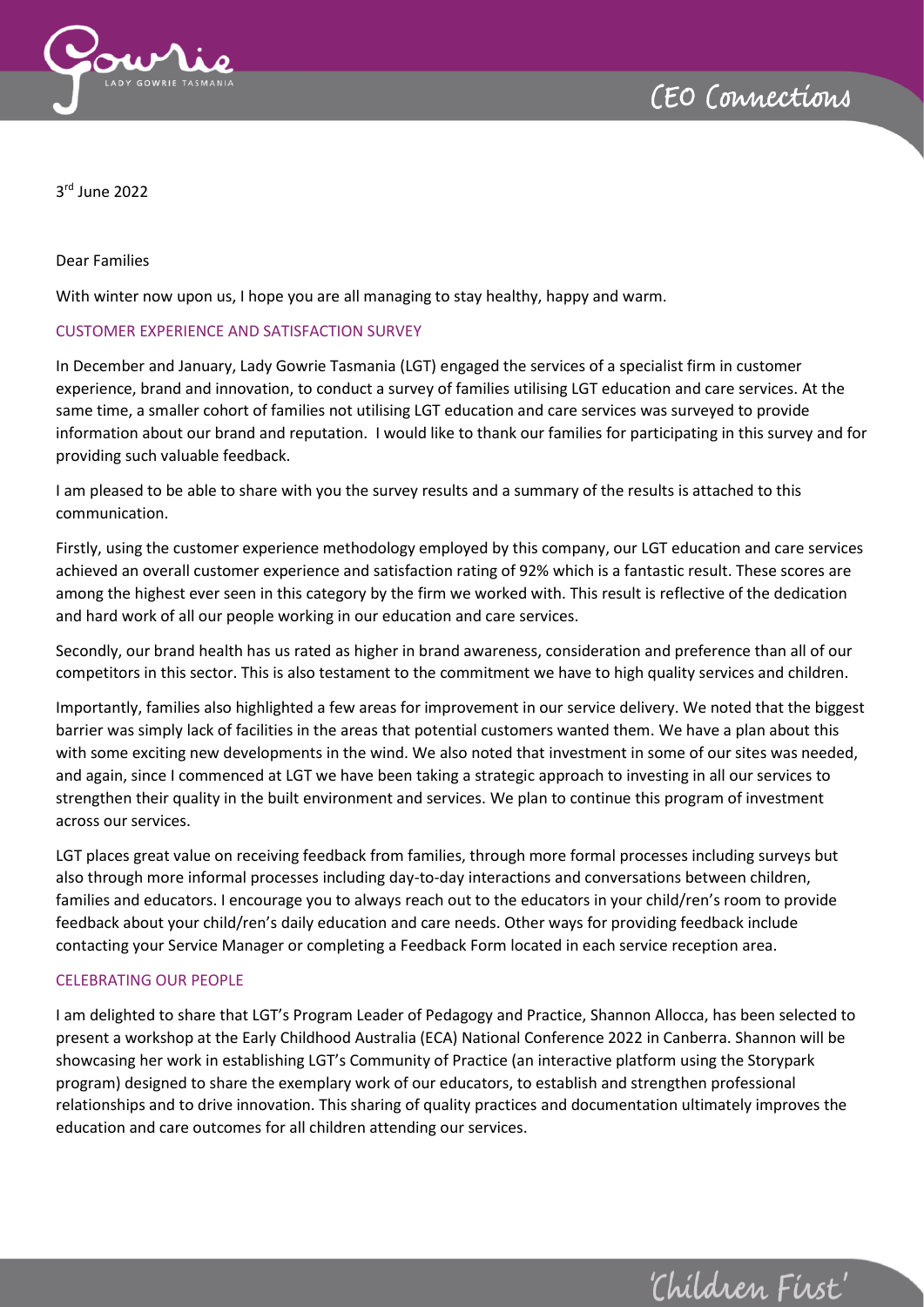

'Children First'



One of the welcome benefits since this platform's inception is the bringing together of LGT's educators across all our education and care services throughout Tasmania to share their experiences and insights with each other. Thank you to Shannon for leading this project and we will all be very proud to see you present this LGT initiative on the national education and care stage in October. Thank you also to Shannon's colleagues for providing input and support in making this valuable platform a reality.

## SUPPORTING OUR FAMILIES

I would like to remind families that LGT's Child and Family Wellbeing Program provides free confidential, practical and emotional support to families who might be experiencing some of life's challenges or who may benefit from support in the day-to-day raising of their children. Some examples of the types of support available include managing challenging behaviours, support for changes in family circumstances, grief and loss or any other matter that is causing concern. Our people working in this program are highly professional and compassionate and are available to assist you and your family via emai[l familysupport@gowrie-tas.com.au](mailto:familysupport@gowrie-tas.com.au) or phone 03 6230 6860.

#### NATIONAL RECONCILIATION WEEK 2022

What I have observed from my time in getting to know our people and what drives LGT services and programs, is the genuine commitment to building our children, families and client awareness of important celebrations and events within the community – Harmony Day, National Families Week, World Autism Day, Children's Week and National Child Protection Week, Book Week to name just a few.

What strikes me most is that these are not tokenistic celebrations just in that defined week of celebrations but are part of conversations, learning and experiences embedded in our services and programs. I see this when I walk past the Macquarie Room at the Integrated Centre every day and see the children participating in their Acknowledgement to Country or when I am challenged by Gowrie Training & Consultancy's Facebook post to think about and reflect upon the Stolen Generations. Evidence of this is also when I visit services and when I read our Storypark posts, Facebook posts and newsletters.

The theme for National Reconciliation Week 2022 is to 'Be Brave. Make Change'. I am very proud that at LGT we have been 'brave' enough to have embarked on this journey and that every learning experience or conversation or we have with children and each other will help to make 'change' for this future generation. I know there have been many exciting experiences happening across our services this week for National Reconciliation Week and I thank our people for their continued commitment to this learning journey.

#### COVID-19 & INFLUENZA REMINDERS

The onset of winter is a timely reminder to ensure you and your family have had your COVID-19 booster and the influenza vaccine. Jeremy Rockliff announced this week that from Monday June 6, 2022, until Wednesday 6 July, 2022, all Tasmanians over 6 months of age will be able to get their influenza vaccinations at a local GP or Pharmacy for free. Having the influenza vaccine every year gives you, your family, your colleagues and the community protection against becoming severely unwell from influenza. This is especially important this year with COVID-19 cases still so prevalent within our community.